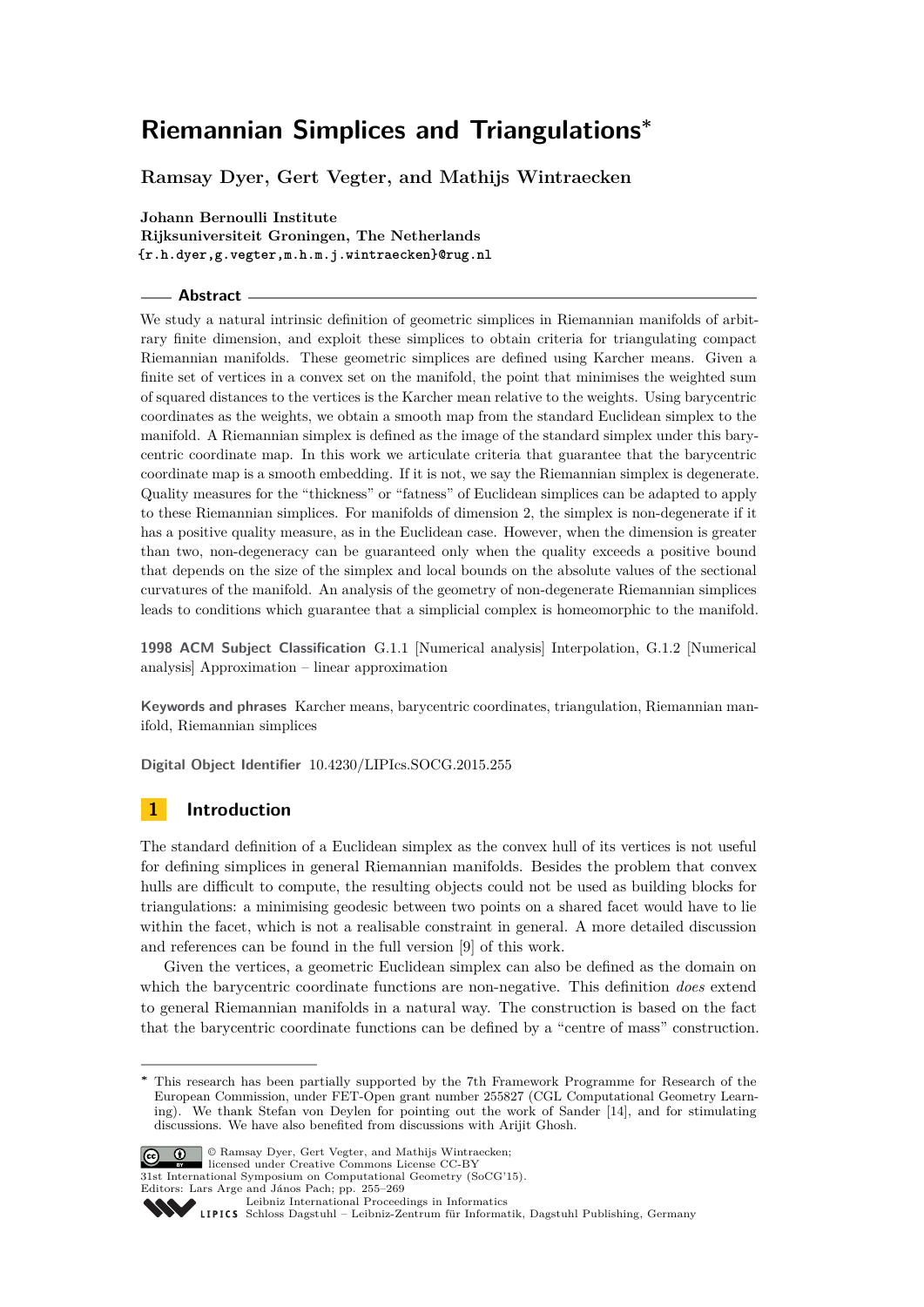Suppose  $\{v_0, \ldots, v_n\} \subset \mathbb{R}^n$ , and  $(\lambda_i)_{0 \leq i \leq n}$  is a set of non-negative weights that sum to 1. If *u* is the unique point that minimises the function

<span id="page-1-0"></span>
$$
y \mapsto \sum_{i=0}^{n} \lambda_i d_{\mathbb{R}^n} (y, v_i)^2,
$$
\n<sup>(1)</sup>

where  $d_{\mathbb{R}^n}(x, y) = |x - y|$  is the Euclidean distance, then  $u = \sum \lambda_i v_i$ , and if the  $v_i$  are affinely independent, then the  $\lambda_i$  are the barycentric coordinates of *u* in the simplex  $[v_0, \ldots, v_n]$ .

We can view a given set of barycentric coordinates  $\lambda = (\lambda_0, \dots, \lambda_n)$  as a point in  $\mathbb{R}^{n+1}$ . The set  $\Delta^n$  of all points in  $\mathbb{R}^{n+1}$  with non-negative coefficients that sum to 1 is called the *standard Euclidean n-simplex*. Thus the minimisation of the function [\(1\)](#page-1-0) defines a map from the standard Euclidean simplex to the Euclidean simplex  $[v_0, \ldots, v_n] \subset \mathbb{R}^n$ .

If instead the points  $\{v_i\}$  lie in a sufficiently small neighbourhood *W* in a Riemannian manifold *M*, then, by using the metric of the manifold instead of  $d_{\mathbb{R}^n}$  in Equation [\(1\)](#page-1-0), we obtain a function  $\mathcal{E}_{\lambda}: W \to \mathbb{R}$  that has a unique minimum  $x_{\lambda} \in W$ . In this way we obtain a mapping  $\lambda \mapsto x_\lambda$  from  $\Delta^n$  to *W*. We call the image of this map an *intrinsic simplex*, or a *Riemannian simplex*.

Karcher [\[10\]](#page-14-3) studied such centre of mass constructions extensively in the Riemannian setting, and this kind of averaging technique is often called "Karcher means". More recently, Rustamov [\[13\]](#page-14-4) introduced barycentric coordinates on a surface via Karcher means. Sander [\[14\]](#page-14-1) used the method in arbitrary dimensions to define Riemannian simplices as described above. We are not aware of any published work exploiting this notion of Riemannian simplices prior to that of Rustamov [\[13\]](#page-14-4) and Sander [\[14\]](#page-14-1), although the idea was known much earlier [\[1,](#page-13-0) § 6.1.5].

Our work is motivated by a desire to develop general sampling density criteria for triangulations of manifolds. To this end we need to establish a property that Sander did not consider. We need to ensure that the map from the Euclidean simplex to the manifold is a smooth embedding. This ensures that the barycentric coordinates mapped to the manifold do in fact provide a local system of coordinates. If the map is not an embedding, we call the Riemannian simplex *degenerate*. Independently, von Deylen [\[16\]](#page-14-5) has also treated the question of degeneracy of Riemannian simplices. His work includes a detailed analysis of the geometry of the barycentric coordinate map, and several applications. He does not address the problem of sampling density criteria for triangulation.

A Euclidean simplex is non-degenerate if and only if its vertices are affinely independent. We show that a Riemannian simplex is non-degenerate if and only if, for every point in the simplex, the vertices are affinely independent when they are lifted by the inverse of the exponential map to the tangent space at that point.

In a two dimensional manifold this condition is satisfied for a triangle as long as the vertices do not lie on a common geodesic. Similar to the Euclidean case, such a configuration can be avoided by applying an arbitrarily small perturbation to the vertices. However, when the dimension is greater than two, a non-trivial constraint on simplex quality is required; one that cannot be attained by an arbitrarily small perturbation of the vertices.

In order to define a Riemannian simplex, we need the vertices to lie in a geodesically convex set, and this imposes a bound on the edge lengths with respect to an upper bound on the local sectional curvatures. For a surface, this is the only real constraint needed to ensure a non-degenerate simplex. In higher dimensions, we require the simplex size to be constrained also by a lower bound on the sectional curvatures.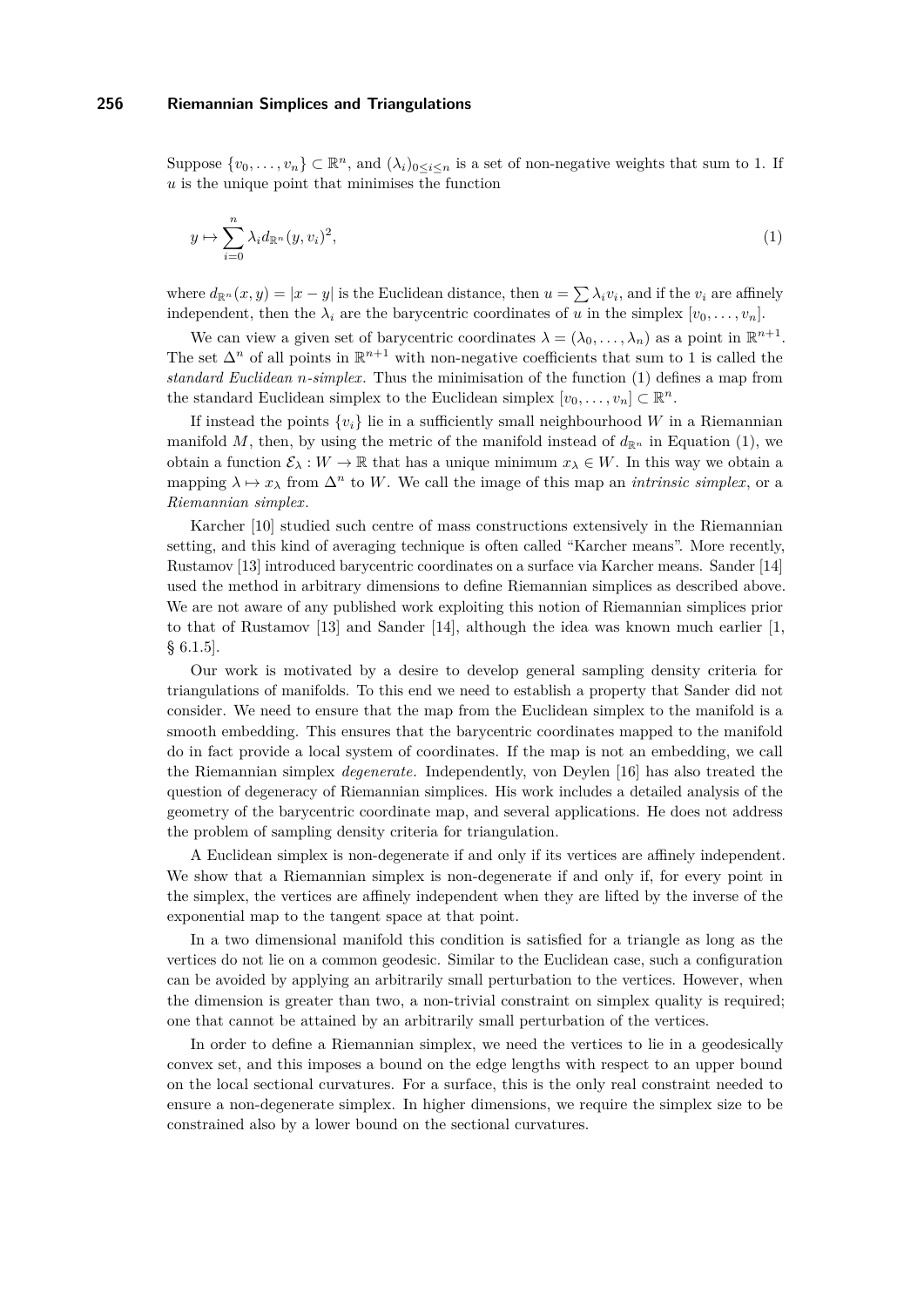## **Outline and main results**

In Section [2](#page-3-0) we present the framework for centre of mass constructions, and introduce the barycentric coordinate map and Riemannian simplices. Riemannian simplices are defined (Definition [2\)](#page-4-0) as the image of the barycentric coordinate map, so they are "filled in" geometric simplices. Each of the three subsequent sections is devoted to presenting one of our three main results: conditions for non-degeneracy of Riemannian simplices, Theorem [6;](#page-8-0) conditions for triangulation, Theorem [11;](#page-11-0) and the geometric fidelity of the resulting triangulation, Theorem [14.](#page-12-0)

In Section [3](#page-4-1) we establish criteria to ensure that a Riemannian simplex is non-degenerate. In the tangent space at any point in a Riemannian simplex  $\sigma_M$ , there is a Euclidean simplex  $\sigma(x)$  that is a natural approximation of  $\sigma_M$ . We give a characterisation of non-degeneracy of  $\sigma_M$  in terms of these Euclidean simplices:  $\sigma_M$  is non-degenerate if and only if  $\sigma(x)$  is a non-degenerate Euclidean simplex for every  $x \in \sigma_M$  (Proposition [4\)](#page-7-0).

The *thickness* of a Euclidean simplex, defined in Section [3.1,](#page-5-0) is a measure of its quality, i.e., how far it is from being degenerate. We choose a representative  $\sigma(p)$  for some  $p \in \sigma_M$ and observe that all the  $\sigma(x)$  are geometrically small perturbations of  $\sigma(p)$ . We then exploit previous results on the stability of Euclidean simplex quality [\[2,](#page-13-1) Lemma 8] to establish a simple inequality, relating the thickness of  $\sigma(p)$  to the edge lengths of  $\sigma<sub>M</sub>$  and a bound on the absolute value of the local sectional curvatures, which when satisfied guarantees that all the  $\sigma(x)$  are non-degenerate. It then follows, from the above-mentioned Proposition [4,](#page-7-0) that  $\sigma_M$  is non-degenerate, and this is Theorem [6.](#page-8-0)

In Section [4](#page-8-1) we develop our criteria for triangulating manifolds. A *triangulation* of a manifold *M* is a homeomorphism  $H: |\mathcal{A}| \to M$ , where *A* is an abstract simplicial complex, and  $|\mathcal{A}|$  is its carrier (topological realisation).<sup>[1](#page-2-0)</sup> We establish properties of maps whose differentials are all small perturbations of a fixed linear isometry, and use these properties to reveal conditions under which the star of a vertex in a manifold complex will be embedded into *M*. This allows us to express, in Proposition [8,](#page-10-0) generic conditions that ensure that a simplicial complex is homeomorphic to *M*. We then demonstrate that the differential of the barycentric coordinate map can be bounded as required by Proposition [8,](#page-10-0) and thus arrive at our triangulation criteria expressed in Theorem [11.](#page-11-0)

The triangulation  $H: |\mathcal{A}| \to M$  is defined by the barycentric coordinate map on each of the simplices. The quantative aspect of the triangulation criteria is expressed in terms of a scale parameter *h* which bounds the edge lengths of the Riemannian simplices defined by the triangulation. This bound on *h* is of the same character as the non-degeneracy criteria: it depends on a *thickness bound*  $t_0$  governing the quality of the simplices involved, and also on a bound on the absolute value of the sectional curvatures.

The complex  $\mathcal A$  in Theorem [11](#page-11-0) naturally admits a piecewise linear metric by assigning edge lengths to the simplices given by the geodesic distance in *M* between the endpoints. In Section [5](#page-11-1) we observe that in order to ensure that this does in fact define a piecewise-flat metric, we need to employ slightly stronger constraints on the scale parameter *h*. In this case, the complex  $A$  becomes a good geometric approximation of the original manifold, as expressed in Theorem [14,](#page-12-0) which states that the metric distortion of  $H$  is proportional to  $h^2$ .

<span id="page-2-0"></span><sup>1</sup> In fact the triangulations of interest to us have the property that the restriction of *H* to each simplex in  $|\mathcal{A}|$  is a smooth embedding, and also the star of each simplex admits a piecewise linear embedding into  $\mathbb{R}^n$ . These additional properties ensure that A represents the unique piecewise linear structure associated with *M*. See Thurston [\[15,](#page-14-6) Thm 3.10.2], or Munkres [\[12,](#page-14-7) Cor. 10.13] for details.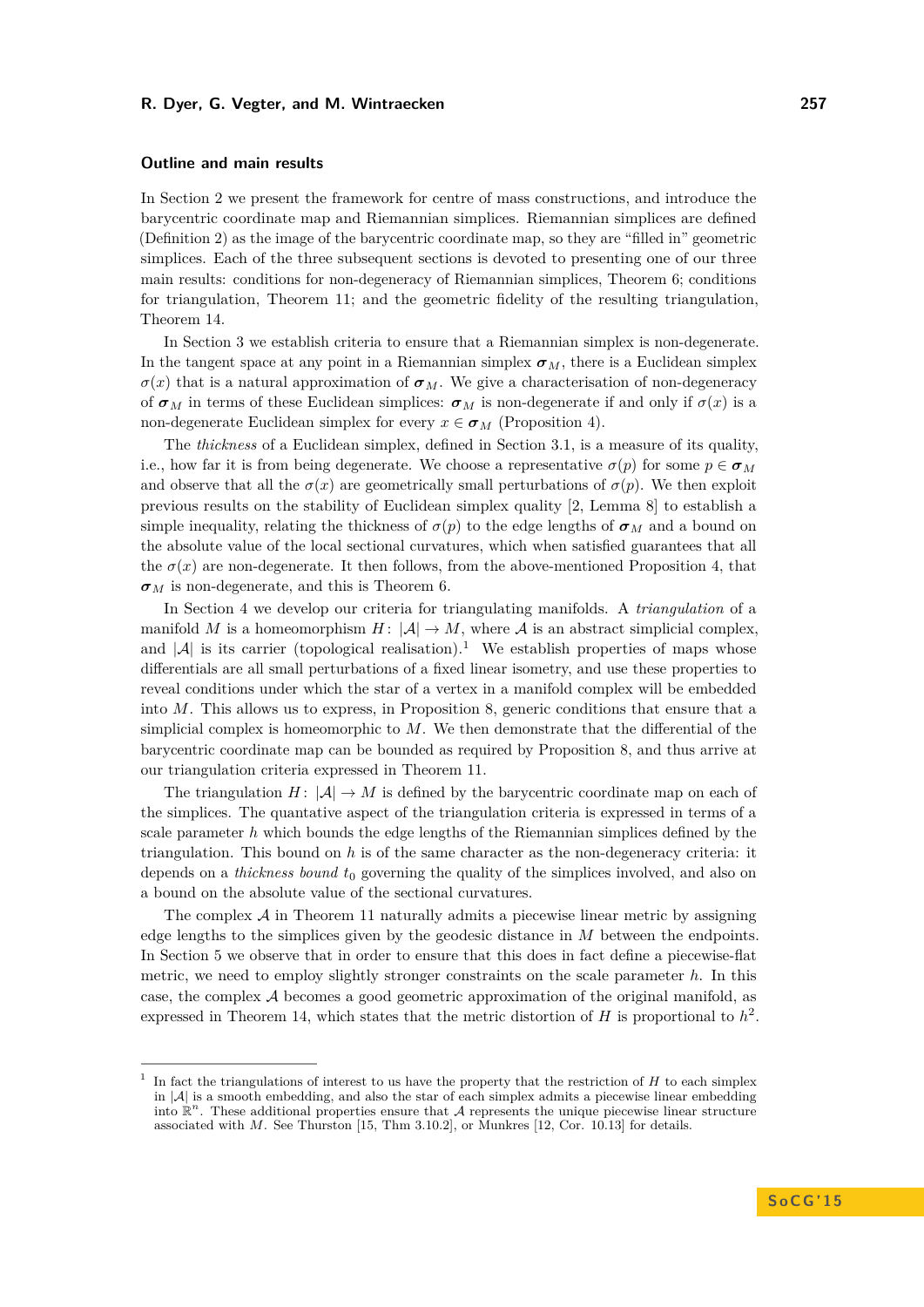# <span id="page-3-0"></span>**2 Riemannian simplices**

In this section we summarise the essential properties of Karcher means, and define Riemannian simplices. We work with an *n*-dimensional Riemannian manifold *M*. The centre of mass construction developed by Karcher [\[10\]](#page-14-3) hinges on the notion of convexity in a Riemannian manifold. A set  $B \subseteq M$  is *convex* if any two points  $x, y \in B$  are connected by a minimising geodesic  $\gamma_{xy}$  that is unique in *M*, and contained in *B*. For  $c \in M$ , the geodesic ball of radius *r* centred at *c* is the set  $B_M(c; r)$  of points in M whose distance from *c* is less than *r*, and we denote its closure by  $\overline{B}_M(c;r)$ . If *r* is smaller than  $\rho_0$ , defined below [\(4\)](#page-3-1), then  $\overline{B}_M(c;r)$  will be convex  $[5, §6.4]$  $[5, §6.4]$ .

Recall that the exponential map at  $p \in M$  sends a vector *v* in the tangent space  $T_pM$  to the point  $\exp_p(v)$  defined by the geodesic of length  $|v|$  emanating from p in the direction v. The exponential map is a diffeomorphism when restricted to a ball whose radius is smaller than the *injectivity radius*.

In our context, we are interested in finding a weighted centre of mass of a finite set  $\{p_0, \ldots, p_j\} \subset B \subset M$ , where the containing set *B* is open, and its closure  $\overline{B}$  is convex. The centre of mass construction is based on minimising the function  $\mathcal{E}_\lambda:\overline{B}\to\mathbb{R}$  defined by

$$
\mathcal{E}_{\lambda}(x) = \frac{1}{2} \sum_{i} \lambda_i d_M(x, p_i)^2,
$$
\n(2)

where the  $\lambda_i \geq 0$  are non-negative weights that sum to 1, and  $d_M$  is the geodesic distance function on *M*. Karcher's first simple observation is that the minima of  $\mathcal{E}_{\lambda}$  must lie in the interior of  $\overline{B}$ , i.e., in *B* itself. This follows from considering the gradient of  $\mathcal{E}_{\lambda}$ :

<span id="page-3-2"></span>
$$
\operatorname{grad} \mathcal{E}_{\lambda}(x) = -\sum_{i} \lambda_{i} \exp_{x}^{-1}(p_{i}).
$$
\n(3)

At any point *x* on the boundary of  $\overline{B}$ , the gradient vector lies in a cone of outward pointing vectors. It follows that the minima of  $\mathcal{E}_{\lambda}$  lie in *B*. The more difficult result that the minimum is unique, Karcher showed by demonstrating that  $\mathcal{E}_{\lambda}$  is convex. If  $B \subseteq M$  is a convex set, a function  $f : B \to \mathbb{R}$  is *convex* if for any geodesic  $\gamma : I \to B$ , the function  $f \circ \gamma$  is convex. If *f* has a minimum in  $B$ , it must be unique. By Equation [\(3\)](#page-3-2), it is the point  $x$  where

$$
\sum_{i} \lambda_i \exp_x^{-1}(p_i) = 0.
$$

Our results will require a bound  $\Lambda$  on the absolute value of the sectional curvatures in *M*. However, the definition of Riemannian simplices only requires an upper bound on the sectional curvatures, which we denote by  $\Lambda_{+}$ . We denote the injectivity radius of M by *ι*. We have the following result [\[10,](#page-14-3) Thm 1.2]:

<span id="page-3-3"></span>▶ Lemma 1 (Unique centre of mass). *If*  $\{p_0, \ldots, p_j\} \subset B_\rho \subset M$ , and  $B_\rho$  *is an open ball of radius ρ with*

<span id="page-3-1"></span>
$$
\rho < \rho_0 = \min\left\{\frac{\iota}{2}, \frac{\pi}{4\sqrt{\Lambda_+}}\right\} \tag{4}
$$

 $(f \Lambda_+ \leq 0 \text{ we take } 1/\sqrt{\Lambda_+}$  *to be infinite), then on any geodesic*  $\gamma: I \to B_\rho$ *, we have* 

<span id="page-3-4"></span>
$$
\frac{\mathrm{d}^2}{\mathrm{d}t^2} \mathcal{E}_\lambda(\gamma(t)) \ge C(\Lambda_+, \rho) > 0,\tag{5}
$$

*where*  $C(\Lambda_+, \rho)$  *is a positive constant depending only on*  $\Lambda_+$  *and*  $\rho$ *. In particular,*  $\mathcal{E}_{\lambda}$  *is convex and has a unique minimum in Bρ, characterised by the vanishing of the gradient* [\(3\)](#page-3-2)*.*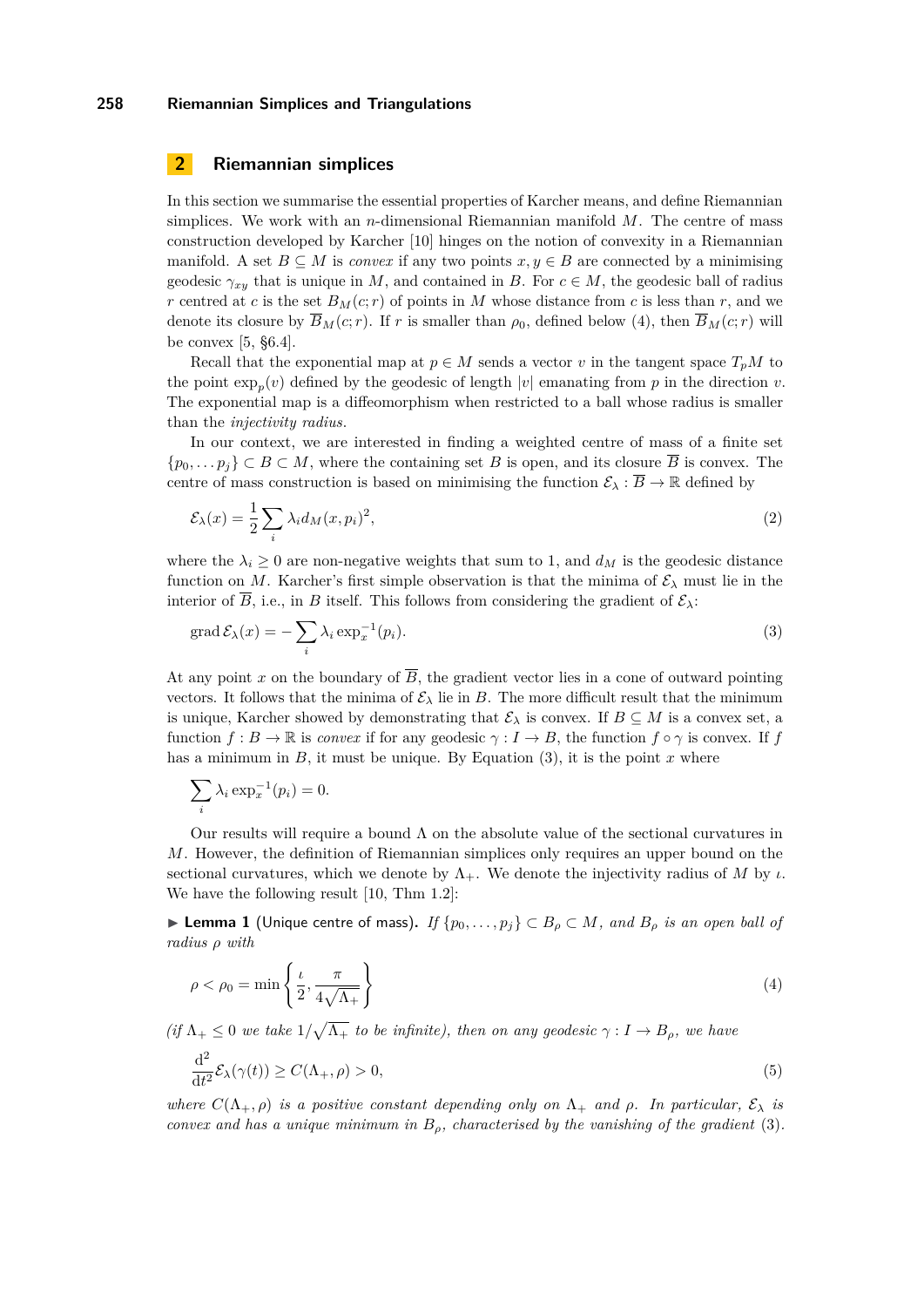<span id="page-4-0"></span>► **Definition 2** (Riemannian simplex). If a finite set  $\sigma^j = \{p_0, \ldots, p_j\} \subset M$  in an *n*-manifold is contained in an open geodesic ball  $B_\rho$  whose radius,  $\rho$ , satisfies Equation [\(4\)](#page-3-1), then  $\sigma^j$  is the set of vertices of a geometric *Riemannian simplex*, denoted  $\sigma_M^j$ , and defined to be the image of the map

$$
\mathcal{B}_{\sigma^j} : \Delta^j \to M
$$

$$
\lambda \mapsto \operatorname*{argmin}_{x \in \overline{B}_{\rho}} \mathcal{E}_{\lambda}(x).
$$

We say that  $\sigma_M^j$  is *non-degenerate* if  $\mathcal{B}_{\sigma^j}$  is a smooth embedding; otherwise it is *degenerate*.

 $\triangleright$  Remark. Lemma [1](#page-3-3) demands that a Riemannian simplex be contained in a ball whose radius is constrained by  $\rho_0$ . Thus Riemannian simplices always have edge lengths less than 2 $\rho_0$ . If the longest edge length,  $L(\sigma_M)$ , of  $\sigma_M$  is less than  $\rho_0$ , then  $\sigma_M$  must be contained in the closed ball of radius  $L(\sigma_M)$  centred at a vertex. Indeed, any open ball centred at a vertex whose radius is larger than  $L(\sigma_M)$ , but smaller than  $\rho_0$ , must contain the vertices and have a convex closure. The simplex is thus contained in the intersection of these balls. If  $L(\sigma_M) \ge \rho_0$ , then a ball of radius  $L(\sigma_M)$  need not be convex. In this case we claim only that  $\sigma_M$  is contained in a ball of radius  $2\rho_0$  centred at any vertex.

Define an *i*-face of  $\sigma_M^j$  to be the image of an *i*-face of  $\Delta^j$ . Since an *i*-face of  $\Delta^j$  may be identified with ∆*<sup>i</sup>* (e.g., by an order preserving map of the vertex indices), the *i*-faces of *σ*<sup>*j*</sup><sub>*M*</sub> are themselves Riemannian *i*-simplices. In particular, if *τ* and *μ* are the vertices of Riemannian simplices  $\tau_M$  and  $\mu_M$ , and  $\sigma^i = \tau \cap \mu$ , then the Riemannian *i*-simplex  $\sigma^i_M$  is a face of both  $\tau_M$  and  $\mu_M$ . The *edges* of a Riemannian simplex are the Riemannian 1-faces. We observe that these are geodesic segments. We will focus on full dimensional simplices. Unless otherwise specified,  $\sigma_M$  will refer to a Riemannian simplex defined by a set  $\sigma$  of  $n+1$ vertices in our *n*-dimensional manifold *M*.

The barycentric coordinate map  $\mathcal{B}_{\sigma}$  is differentiable. This follows from the implicit function theorem, as is shown by Buser and Karcher [\[5,](#page-13-2) §8.3.3], for example.

A Riemannian simplex is not convex in general, but by Karcher's observation it is contained in any open set that contains the vertices and has a convex closure. Thus the simplex is contained in the intersection of such sets.

Equation [\(4\)](#page-3-1) gives an upper bound on the size of a Riemannian simplex that depends only on the injectivity radius and an *upper* bound on the sectional curvature. For example, in a non-positively curved manifold, the size of a well defined Riemannian simplex is constrained only by the injectivity radius. However, if the dimension  $n$  of the manifold is greater than 2. we will require also a *lower* bound on the sectional curvatures in order to ensure that the simplex is non-degenerate.

## <span id="page-4-1"></span>**3 Non-degeneracy criteria**

In this section we establish geometric criteria that ensure that a Riemannian simplex is non-degenerate. We first review the properties of Euclidean simplices, including the thickness quality measure, which parameterises how far a simplex is from being degenerate. We observe that we can bound the change in the thickness of a simplex if the edge lengths are perturbed a small amount.

Next we examine the differential of the barycentric coordinate map, and arrive at a characterisation of non-degenerate Riemannian simplices in terms of affine independence (Proposition [4\)](#page-7-0). The Rauch comparison theorem is a central result in Riemannian geometry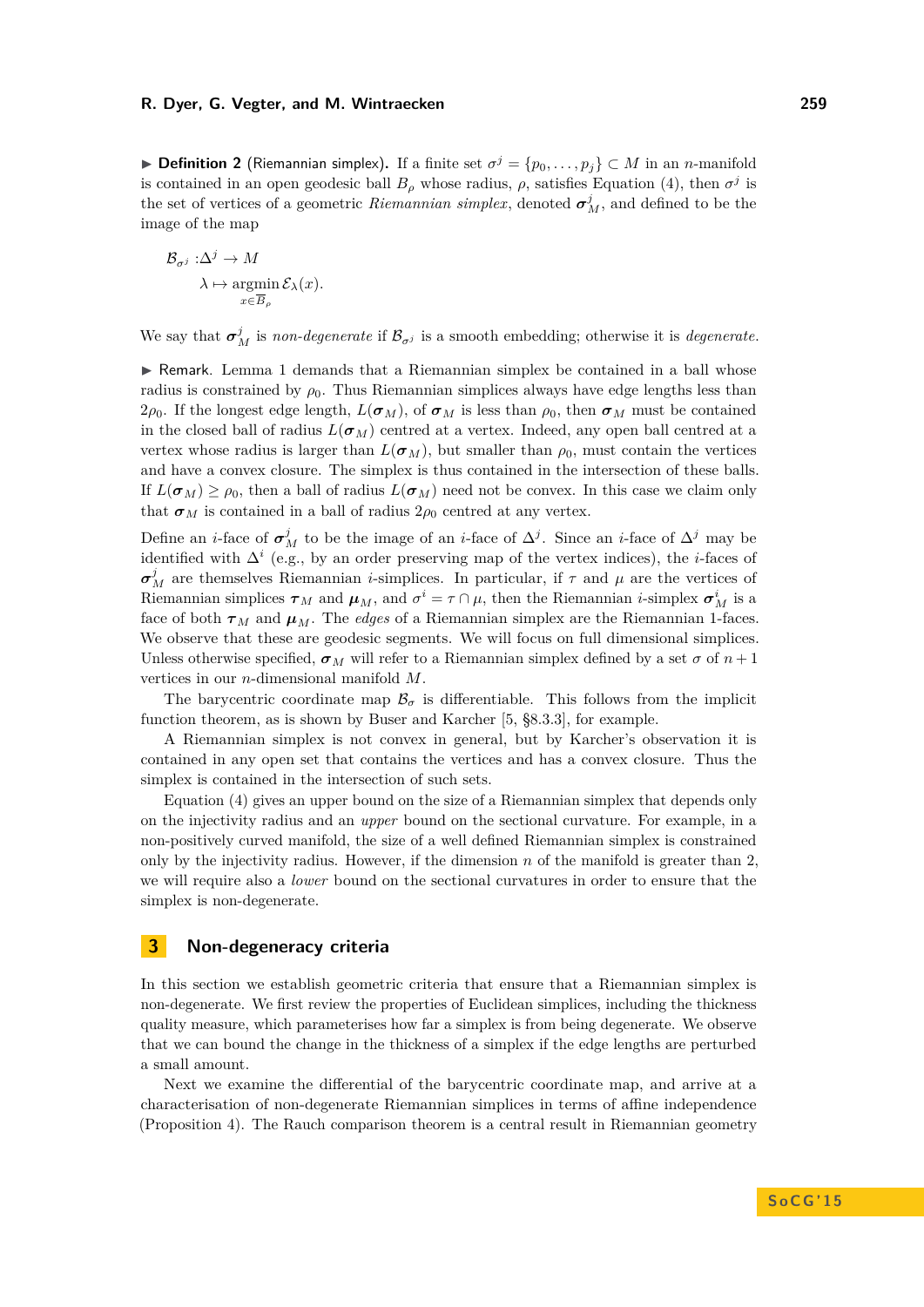which allows us to bound the metric distortion of the exponential map. Combined with the stability of the thickness of Euclidean simplices, this bound on the metric distortion yields conditions which ensure that a Riemannian simplex meets the affine independence characterisation of non-degeneracy, resulting in Theorem [6.](#page-8-0)

## <span id="page-5-0"></span>**3.1 The stability of Euclidean simplex quality**

A Euclidean simplex  $\sigma$  of dimension *j* is defined by a set of  $j + 1$  points in Euclidean space  $\sigma = \{v_0, \ldots, v_j\} \subset \mathbb{R}^n$ . In general we work with abstract simplices, even though we attribute geometric properties to the simplex, inherited from the embedding of the vertices in the ambient space. When we wish to make the dimension explicit, we write it as a superscript, thus  $\sigma^j$  is a *j*-simplex. Traditional "filled in" geometric simplices are denoted by boldface symbols;  $\sigma_{\mathbb{E}} = \text{conv}(\sigma)$  is the convex hull of  $\sigma$ .

A Euclidean simplex  $\sigma = \{v_0, \ldots, v_j\} \subset \mathbb{R}^n$  has a number of geometric attributes. An *i*-face of  $\sigma$  is a subset of *i* + 1 vertices, and a  $(j - 1)$  face of a *j*-simplex is a *facet*. The facet of  $\sigma$  that does not have  $v_i$  as a vertex is denoted  $\sigma_{v_i}$ . The *altitude* of  $v_i \in \sigma$  is the distance from  $v_i$  to the affine hull of  $\sigma_{v_i}$ , denoted  $a_{v_i}(\sigma)$ . The longest edge length is denoted  $L(\sigma)$ . When there is no risk of confusion, we will omit explicit reference to the simplex, and ignore the distinction between the vertices and their labels. Thus we write  $L$ , and  $a_i$  instead of  $L(\sigma)$  and  $a_{v_i}(\sigma)$ .

The *thickness* of  $\sigma^j$ , defined as

$$
t(\sigma^j) = \begin{cases} 1 & \text{if } j = 0\\ \min_{v \in \sigma^j} \frac{a_v}{jL} & \text{otherwise.} \end{cases}
$$

If  $t(\sigma^j) = 0$ , then  $\sigma^j$  is *degenerate*. We say that  $\sigma^j$  is  $t_0$ -thick, if  $t(\sigma^j) \ge t_0$ . If  $\sigma^j$  is  $t_0$ -thick, then so are all of its faces. We write *t* for the thickness if the simplex in question is clear.

The *barycentric coordinate functions*  $\lambda_i$  associated to  $\sigma^j$  are affine functions on the affine hull of the simplex  $\lambda_i$ : aff $(\sigma^j) \to \mathbb{R}$  that satisfy  $\lambda_i(v_j) = \delta_{ij}$  and  $\sum_{i=0}^j \lambda_i = 1$ . It is often convenient to choose one of the vertices,  $v_0$  say, of  $\sigma$  to be the origin. We let *P* be the matrix whose  $i^{\text{th}}$  column is  $v_i - v_0$ . Then the barycentric coordinate functions  $\lambda_i$  are linear functions for  $i > 0$ , and they are dual to the basis defined by the columns of  $P$ . This means that if we represent the function  $\lambda_i$  as a row vector, then the matrix *Q* whose *i*<sup>th</sup> *row* is  $\lambda_i$  satisfies  $QP = I_{i \times i}$ .

A full dimensional Euclidean simplex  $\sigma$  is non-degenerate, if and only if the corresponding matrix *P* is non-degenerate. In particular, if  $\sigma$  is full dimensional (i.e.,  $j = n$ ), then  $Q = P^{-1}$ . Suppose  $\sigma \subset \mathbb{R}^n$  is an *n*-simplex. If  $\xi \in \mathbb{R}^n$ , let  $\lambda(\xi) = (\lambda_1(\xi), \ldots, \lambda_n(\xi))^T$ . Then  $\lambda(\xi)$  is the vector of coefficients of  $\xi - v_0$  in the basis defined by the columns of *P*. I.e.,  $\xi - v_0 = P\lambda(\xi)$ .

The quality of a simplex  $\sigma$  is closely related to the quality of  $P$ , which can be quantified by means of its *singular values*. In fact, we are only interested in the smallest and largest singular values. The smallest singular value,  $s_k(P) = \inf_{|x|=1} |Px|$ , vanishes if and only if the matrix  $P$  does not have full rank. The largest singular value is the same as the operator norm of *P*, i.e.,  $s_1(P) = ||P|| = \sup_{|x|=1} |Px|$ . The thickness of *σ* provides a lower bound [\[3,](#page-13-3) Lem. 2.4] on the smallest singular value of *P*. Specifically, for a *j*-simplex, we have  $s_j(P) \ge \sqrt{jt}L$ .

The crucial property of thickness for our purposes is its stability. If two Euclidean simplices with corresponding vertices have edge lengths that are almost the same, then their thicknesses will be almost the same. This allows us to quantify a bound on the smallest singular value of the matrix associated with one of the simplices, given a bound on the other, as shown in the following Lemma [\[2,](#page-13-1) Lem. 8]: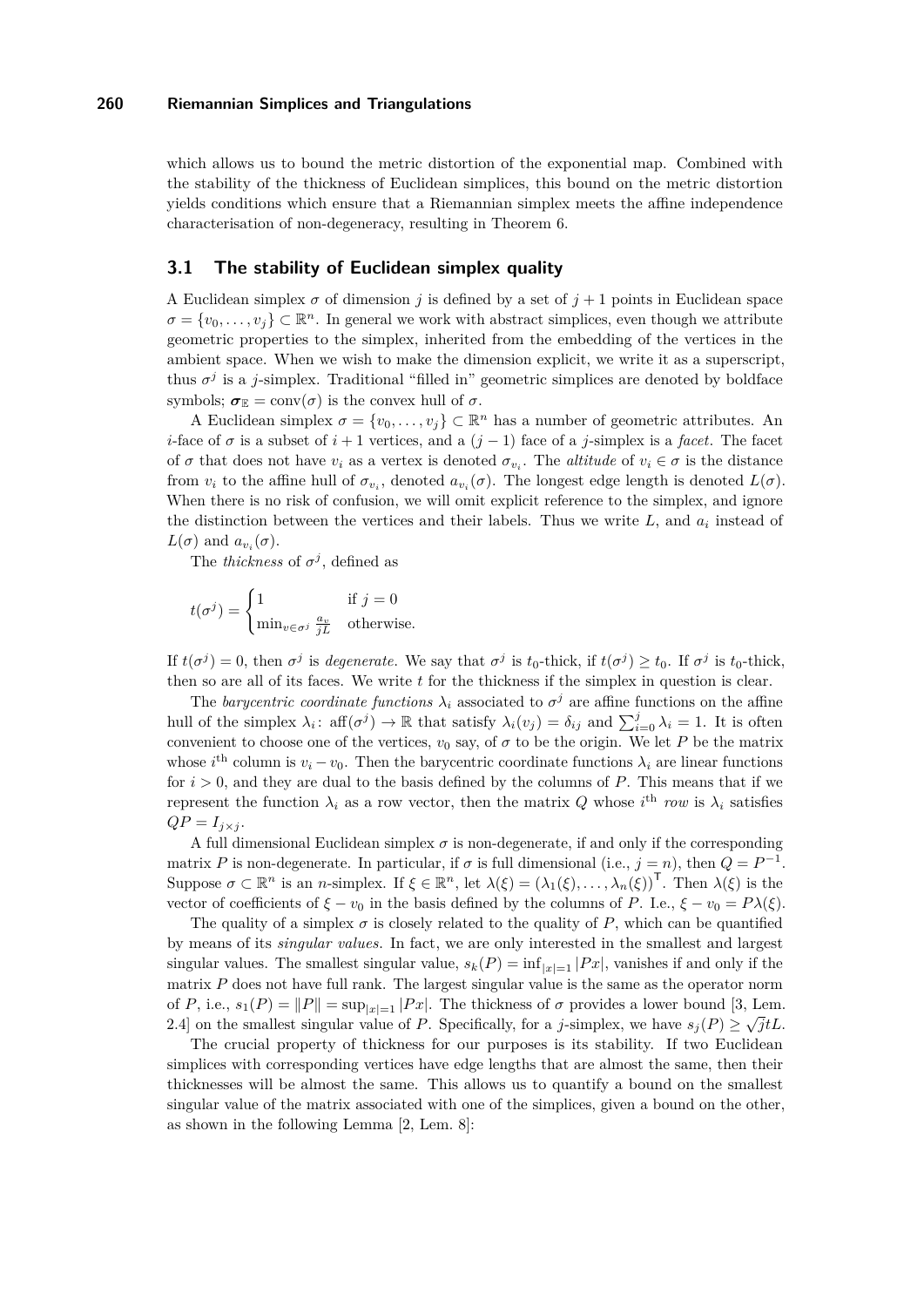<span id="page-6-2"></span>**Examma 3** (Thickness under distortion). *Suppose that*  $\sigma = \{v_0, \ldots, v_k\}$  and  $\tilde{\sigma} = \{\tilde{v}_0, \ldots, \tilde{v}_k\}$ *are two k-simplices in* R *<sup>n</sup> such that*

$$
|\,|v_i - v_j| - |\tilde{v}_i - \tilde{v}_j|\,| \le C_0 L(\sigma) \quad \text{with} \quad C_0 = \frac{\eta t(\sigma)^2}{4} \quad \text{and} \quad 0 \le \eta \le 1,
$$

*for all*  $0 \leq i < j \leq k$ *. Let P be the matrix whose*  $i^{th}$  *column is*  $v_i - v_0$ *, and define*  $\tilde{P}$  *similarly. Then*

$$
s_k(\tilde{P}) \ge (1 - \eta)s_k(P)
$$
 and  $t(\tilde{\sigma}) \ge \frac{4}{5\sqrt{k}}(1 - \eta)t(\sigma).$ 

## **3.2 The affine independence criterion for non-degeneracy**

In this subsection we show that a Riemannian simplex  $\sigma_M$  is non-degenerate if and only if, for any  $x \in \sigma_M$ , the lift of the vertices by the inverse exponential map yields a non-degenerate Euclidean simplex. The expression for the differential of the barycentric coordinate map obtained in Equation [\(7\)](#page-6-0) below is the result of a particular case of an argument presented by Buser and Karcher [\[5,](#page-13-2) §8.3] in a more general setting.

A Riemannian simplex  $\sigma_M$  is defined by its vertices  $\sigma = \{p_0, \ldots, p_n\} \subset M$ , which are constrained to lie in a convex ball  $B_\rho \subseteq M$ . For any  $x \in B_\rho$  we define a Euclidean simplex  $\sigma(x) \subset T_xM$  by  $\sigma(x) = \{v_0(x), \ldots, v_n(x)\}\$ , where  $v_i(x) = \exp_x^{-1}(p_i)$ . The vertices  $p_i \in B_\rho$ are considered fixed, but  $x \in B_\rho$  is a variable. We continue to use a boldface symbol when we are referring to a simplex as a set of non-negative barycentric coordinates, and normal type refers to the finite vertex set; the convex hull of  $\sigma(x)$  is  $\sigma_{\mathbb{R}}(x)$ .

We work in a domain  $U \subseteq \mathbb{R}^n$  defined by a chart  $\phi: W \to U$  with  $B_\rho \subseteq W \subseteq M$ . Let  $\tilde{\sigma} = \phi(\sigma)$  be the image of the vertices of a Riemannian *n*-simplex  $\sigma_M \subset B_\rho$ . Label the vertices of  $\tilde{\sigma} = {\tilde{v}_0, \ldots, \tilde{v}_n}$  such that  $\tilde{v}_i = \phi(p_i)$ , and assume  $\tilde{v}_0$  is at the origin. The affine functions  $\lambda_i: u \mapsto \lambda_i(u)$  are the barycentric coordinate functions of  $\tilde{\sigma}$ . We consider grad  $\mathcal{E}_{\lambda}$ , introduced in Equation [\(3\)](#page-3-2), now to be a vector field that depends on both  $u \in U$  and  $x \in B$ <sub>*ρ*</sub>. Specifically, we consider the vector field  $\nu : U \times B_{\rho} \to TM$  defined by

<span id="page-6-1"></span>
$$
\nu(u,x) = -\sum_{i=0}^{n} \lambda_i(u)v_i(x). \tag{6}
$$

Let  $b : \tilde{\sigma}_{\mathbb{E}} \to \sigma_M$  be defined by  $b = \mathcal{B}_{\sigma} \circ \mathcal{L}$ , where  $\mathcal{L}$  is the canonical linear isomorphism that takes the vertices of  $\tilde{\sigma}$  to those of  $\Delta^n$ , and  $\mathcal{B}_{\sigma}$  is the barycentric coordinate map introduced in Definition [2.](#page-4-0) This map is differentiable, by the arguments presented by Buser and Karcher, and  $\nu(u, b(u)) = 0$  for all  $u \in \tilde{\sigma}_{\mathbb{E}}$ . Regarding  $\nu$  as a vector field along *b*, its derivative may be expanded as

$$
\partial_u \nu + (\nabla \nu) \, db = 0,
$$

where  $\partial_u \nu$  denotes the differential of  $\nu(u, x)$  with *x* fixed,  $\nabla \nu$  is the covariant differential of  $\nu(u, x)$  with *u* fixed, and *db* is the differential of *b*, our barycentric coordinate map onto  $\sigma_M$ . i.e.,  $db_u : T_u \mathbb{R}^n \to T_x M$ .

Our objective is to exhibit conditions that ensure that *db* is non-degenerate. It follows from the strict convexity condition [\(5\)](#page-3-4) of Lemma [1](#page-3-3) that the map  $\nabla \nu : w \mapsto \nabla_w \nu$  is non-degenerate. Indeed, if  $w \in T_xM$  for some  $x \in B_\rho$ , there is a geodesic  $\gamma : I \to B_\rho$  with  $\gamma'(0) = w$ , and  $\frac{d^2}{dt^2} \mathcal{E}_{\lambda}(\gamma(t))\big|_{t=0} = \langle \nabla_w \nu, w \rangle_{\gamma(0)} > 0.$  Therefore, we have that

<span id="page-6-0"></span>
$$
db = -(\nabla \nu)^{-1} \partial_u \nu,\tag{7}
$$

and thus *db* is full rank if and only if  $\partial_{\nu} \nu$  is full rank.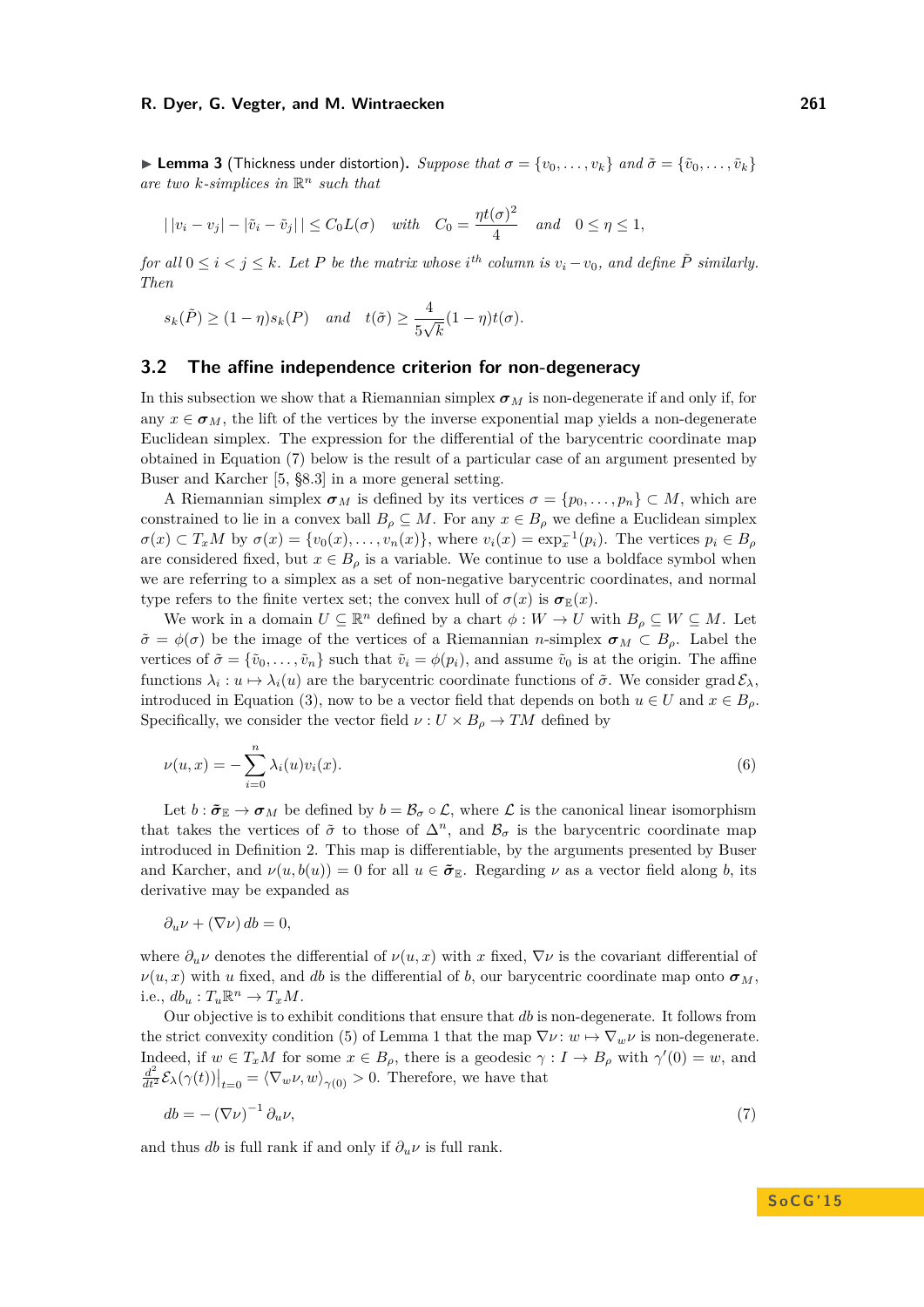From [\(6\)](#page-6-1) we observe that when *x* is fixed, *v* is the unique affine map  $\mathbb{R}^n \supset U \to T_xM$ , that sends the vertices of  $\tilde{\sigma}$  to the corresponding vertices of  $\sigma(x)$ . In particular,  $(\partial_u \nu)_v = (\partial_u \nu)_w$  for all  $v, w \in U$ . Thus  $\partial_u \nu$  is the unique linear map that sends the basis  $\{\tilde{v}_i\}$  to  $\{(v_i(x) - v_0(x))\}$ .

We choose an arbitrary linear isometry to establish a coordinate system on  $T_xM$ , and let *P* be the matrix whose  $i^{\text{th}}$  column is  $(v_i(x) - v_0(x))$ . Then, if  $\tilde{P}$  is the matrix whose  $i^{\text{th}}$ column is  $\tilde{v}_i$ , we obtain [\[9\]](#page-14-0) the matrix expression for  $\partial_u v$ :

<span id="page-7-1"></span>
$$
\partial_u \nu = -P\tilde{P}^{-1}.\tag{8}
$$

From Equation [\(8\)](#page-7-1) we conclude that  $\partial_\nu \nu$  is full rank if and only if *P* is of full rank, and this is the case if and only if  $\sigma(x)$  is a non-degenerate Euclidean simplex, i.e., its vertices  ${v_i(x)}$  are affinely independent.

We observe that if *db* is non-degenerate on  $\sigma_M$ , then *b* must be injective. Indeed, if  $x = b(u)$ , then  $\{\lambda_i(u)\}\$ , the barycentric coordinates of *u* with respect to  $\tilde{\sigma}$ , are also the barycentric coordinates of the origin in  $T_xM$ , with respect to the simplex  $\sigma(x)$ . Thus if  $b(u) = x = b(\tilde{u})$ , then  $\lambda_i(u) = \lambda_i(\tilde{u})$ , and we must have  $\tilde{u} = u$  by the uniqueness of the barycentric coordinates.

In summary, we have

<span id="page-7-0"></span> $\triangleright$  **Proposition 4.** *A Riemannian simplex*  $\sigma$ <sub>*M*</sub> ⊂ *M is non-degenerate if and only if*  $\sigma$ (*x*) ⊂  $T_xM$  *is non-degenerate for every*  $x \in \sigma_M$ .

## **3.3 Metric distortion of exponential transition**

Now we choose the coordinate chart  $\phi$  to be the inverse of the exponential map at some fixed point  $p \in B_\rho$ . Specifically, we set  $\phi = \mathbf{u} \circ \exp_p^{-1} : W \to \mathbb{R}^m$ , where  $\mathbf{u} : T_pM \to \mathbb{R}^n$ is an arbitrary linear isometry that defines the *u*-coordinate functions in  $U = \phi(W)$ . The Euclidean simplex  $\tilde{\sigma}$  in the coordinate domain can now be identified with  $\sigma(p)$ .

Our goal now is to estimate the metric distortion incurred when we map a simplex from one tangent space to another via the exponential maps. This will enable us to establish conditions ensuring that  $\sigma(x)$  is non-degenerate, based on quality assumptions on  $\sigma(p)$ . Specifically, we want to bound the difference in the corresponding edge lengths of  $\sigma(p)$  and  $\sigma(x)$ , and since the exponential transition function

$$
\exp_x^{-1} \circ \exp_p: T_p M \to T_x M,\tag{9}
$$

maps  $\sigma(p)$  to  $\sigma(x)$ , it suffices to bound the metric distortion of  $\exp_x^{-1}$  and  $\exp_p$ . This is accomplished by the bounds on the norm of the differential of the exponential map obtained from the Rauch Comparison Theorem (c.f. Buser and Karcher [\[5,](#page-13-2) §6.4]). For our purposes the theorem can be stated [\[9\]](#page-14-0) as:

<span id="page-7-2"></span>**I Lemma 5** (Rauch Theorem). *Suppose the sectional curvatures in M* are bounded by  $|K| \leq \Lambda$ . If  $v \in T_pM$  satisfies  $|v| = r < \frac{\pi}{2\sqrt{\Lambda}}$ , then for any vector  $w \in T_v(T_pM) \cong T_pM$ , we have

$$
\left(1 - \frac{\Lambda r^2}{6}\right)|w| \le |(d \exp_p)_v w| \le \left(1 + \frac{\Lambda r^2}{2}\right)|w|.
$$

If  $x, p, y \in B_\rho$ , with  $y = \exp_p(v)$ , then  $|v| < 2\rho$ , and  $|\exp_x^{-1}(y)| < 2\rho$ , and Lemma [5](#page-7-2) tells us that

$$
\left\| d \left( \exp_x^{-1} \circ \exp_p \right)_v \right\| \le \left\| \left( d \exp_x^{-1} \right)_y \right\| \left\| \left( d \exp_p \right)_v \right\| \le 1 + 5\Lambda \rho^2.
$$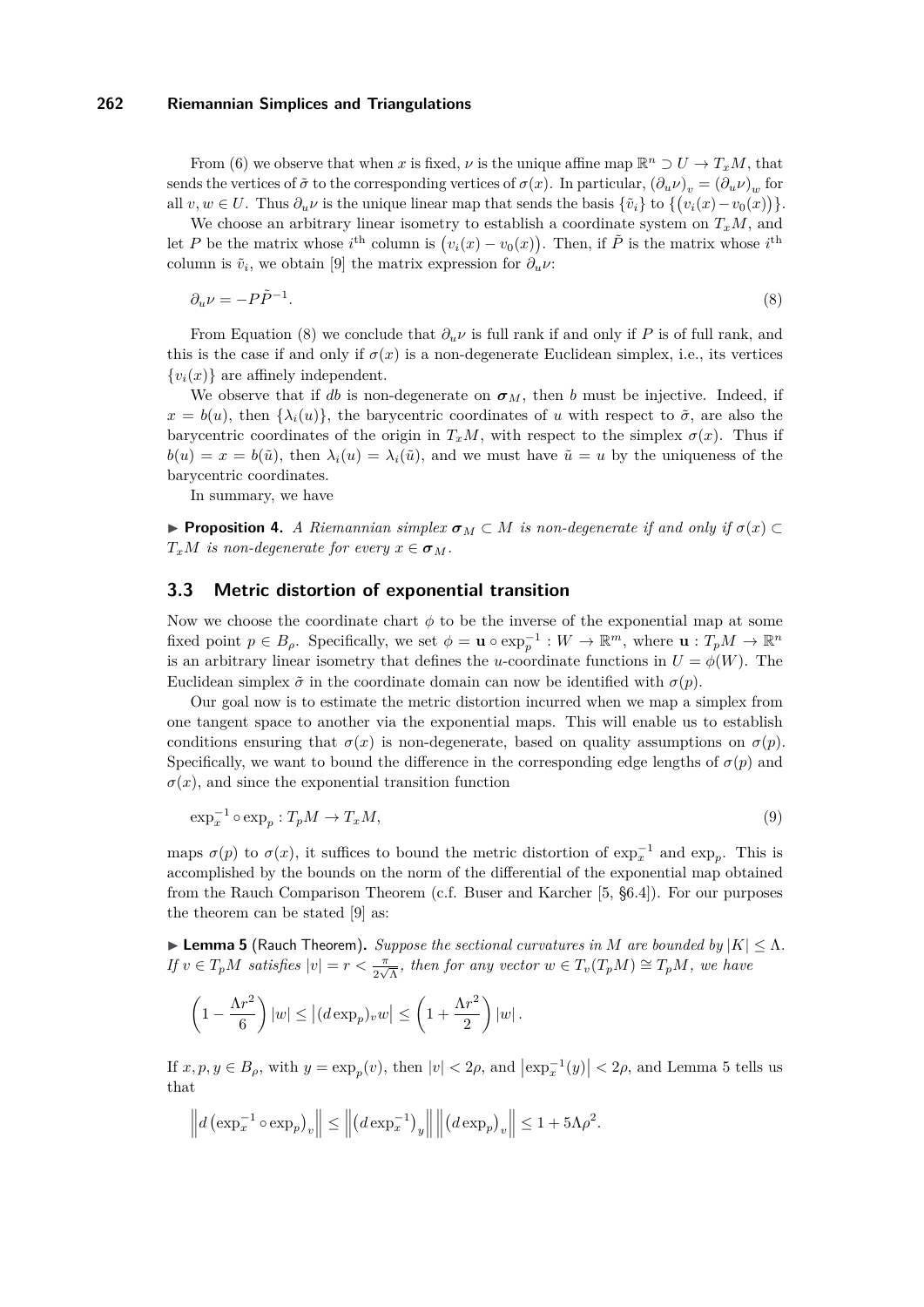The image of the line between  $v_i(p)$  and  $v_j(p)$  in  $T_pM$ , under the map  $\exp_x^{-1} \circ \exp_p$ , is a curve between  $v_i(x)$  and  $v_j(x)$  in  $T_xM$ , whose length is bounded by

$$
|v_i(x) - v_j(x)| \le (1 + 5\Lambda \rho^2) |v_i(p) - v_j(p)|.
$$

We can do the same argument the other way, so

$$
|v_i(p) - v_j(p)| \le (1 + 5\Lambda \rho^2) |v_i(x) - v_j(x)|,
$$

and we find

$$
\left| |v_i(x) - v_j(x)| - |v_i(p) - v_j(p)| \right| \le 5\Lambda \rho^2 (1 + 5\Lambda \rho^2) |v_i(p) - v_j(p)|
$$
  

$$
\le 21\Lambda \rho^2 |v_i(p) - v_j(p)| \quad \text{when } \rho < \rho_0.
$$

Letting *P* be the matrix associated with  $\sigma(p)$ , and using  $C_0 = 21 \Lambda \rho^2$ , in Lemma [3,](#page-6-2) we find that the matrix  $\tilde{P}$  associated with  $\sigma(x)$  in Proposition [4](#page-7-0) is non-degenerate if  $\sigma(p)$  satisfies a thickness bound of  $t_0 > 10\sqrt{\Lambda} \rho$ , and we have

<span id="page-8-0"></span>▶ **Theorem 6** (Non-degeneracy criteria). *Suppose M is a Riemannian manifold with sectional curvatures bounded by*  $|K| \leq \Lambda$ , and  $\sigma_M$  is a Riemannian simplex, with  $\sigma_M \subset B_\rho \subset M$ , *where*  $B_\rho$  *is an open geodesic ball of radius*  $\rho$  *with* 

$$
\rho < \rho_0 = \min\left\{\frac{\iota}{2}, \frac{\pi}{4\sqrt{\Lambda}}\right\}.
$$

*Then*  $\sigma_M$  *is non-degenerate if there is a point*  $p \in B_\rho$  *such that the lifted Euclidean simplex σ*(*p*) *has thickness satisfying*

$$
t(\sigma(p)) > 10\sqrt{\Lambda}\rho.
$$

*The ball*  $B_\rho$  *may be chosen so that this inequality is necessarily satisfied if* 

$$
t(\sigma(p)) > 10\sqrt{\Lambda}L(\sigma_M),\tag{10}
$$

*where*  $L(\boldsymbol{\sigma}_M)$  *is the geodesic length of the longest edge in*  $\boldsymbol{\sigma}_M$ *.* 

The last assertion follows from the remark following Definition [2:](#page-4-0) If  $L(\sigma_M) < \rho_0$ , then  $\sigma_M$ is contained in a closed ball of radius  $L(\sigma_M)$  centred at one of the vertices.

## <span id="page-8-1"></span>**4 Triangulation criteria**

Suppose we have a finite set of points *S* in a compact Riemannian manifold *M*, and an (abstract) simplicial complex  $A$  whose vertex set is  $S$ , and such that every simplex in  $A$ defines a non-degenerate Riemannian simplex. When can we be sure that  $A$  triangulates *M*? Consider a convex ball  $B_\rho$  centred at  $p \in S$ . We require that, when lifted to  $T_pM$ , the simplices near *p* triangulate a neighbourhood of the origin. If we require that the simplices be small relative to  $\rho$ , and triangulate a region that extends to near the boundary of the lifted ball, then Riemannian simplices outside of  $B_\rho$  cannot have points in common with the simplices near the centre of the ball, and it is relatively easy to establish a triangulation.

Instead, we aim for finer local control on the geometry. We establish conditions (Lemma [7\)](#page-9-0) that ensure that the complex consisting of simplices incident to  $p$ , (i.e., the star of  $p$ ) is embedded. In order to achieve this, we require finer control on the differential of the map into the manifold than bounds on its singular values.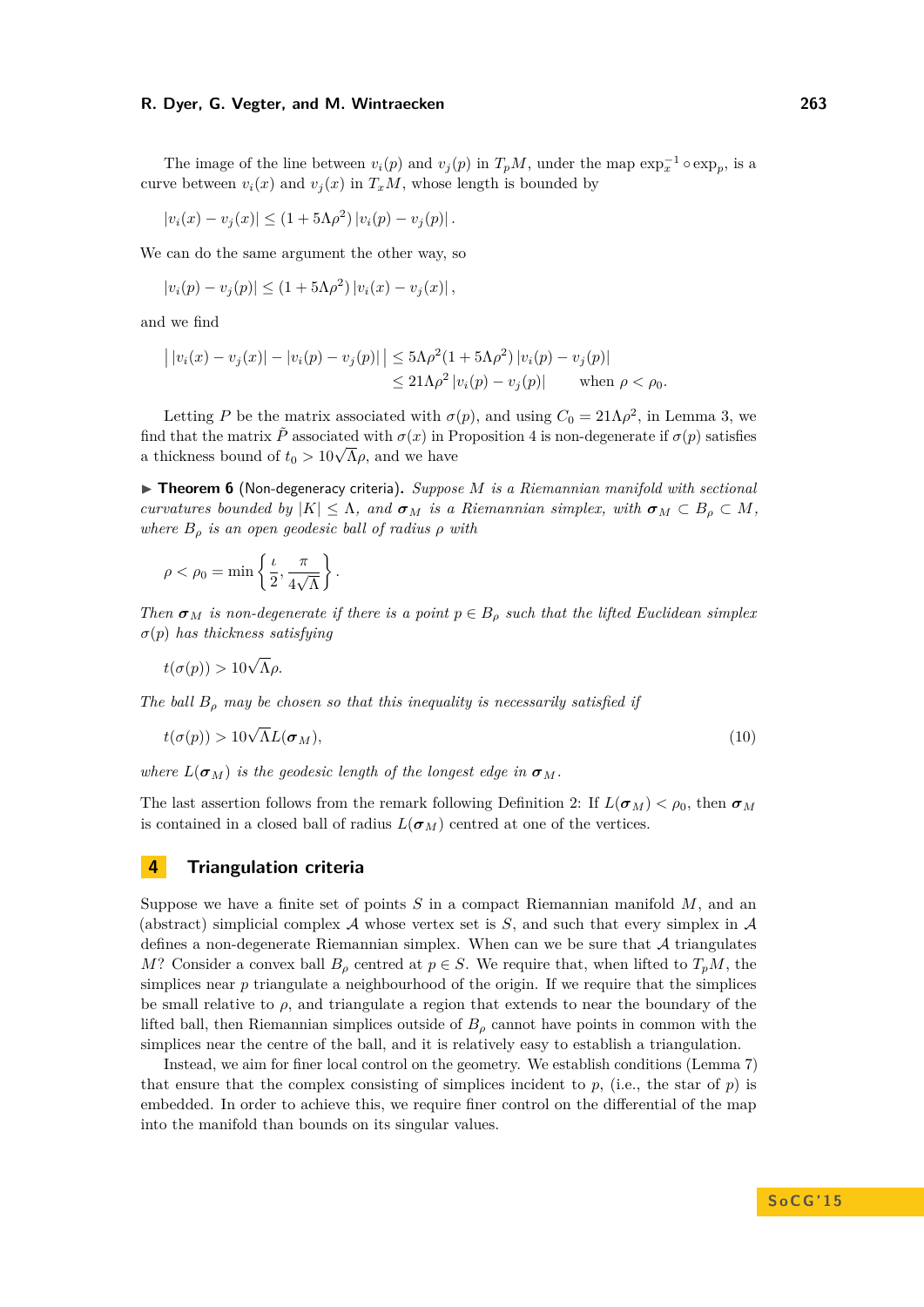We are interested in smooth maps from non-degenerate closed Euclidean simplices of dimension *n* into an *n*-dimensional manifold *M*. We will work within coordinate charts, so our primary focus will be on maps of the form  $F: \sigma_{\mathbb{E}}^n \to \mathbb{R}^n$ . Requiring that F be smooth on the closed set  $\sigma_{\mathbb{E}}^n$  means that its partial derivatives are continuous on  $\sigma_{\mathbb{E}}^n$ . Equivalently, *F* can be extended to a smooth map on an open neighbourhood of  $\sigma_{\mathbb{E}}^n$ . We demand that  $dF_u$  is always close to the *same* linear isometry  $T : \mathbb{R}^n \to \mathbb{R}^n$  for all  $u \in \sigma_{\mathbb{E}}$ :

<span id="page-9-1"></span>
$$
||dF_u - T|| \le \eta. \tag{11}
$$

This is a stronger constraint than can be obtained by a bound of the form  $(1 - \eta) |w| \leq$  $|dF_u w| \leq (1 + \eta) |w|$ , as in the Rauch theorem (Lemma [5\)](#page-7-2). In this latter case we can only say that  $||dF_u - T_u|| \leq \eta$ , where  $T_u$  is a linear isometry that depends on *u*.

A simplicial complex  $\mathcal C$  is embedded in  $\mathbb R^n$  if the vertices lie in  $\mathbb R^n$  and the convex hulls of any two simplices in  $\mathcal C$  either do not interesect, or their intersection is the convex hull of a simplex in C. We identify  $|\mathcal{C}|$ , the carrier of C, with the union of these geometric simplices; the complex naturally inherits a piecewise flat metric from the embedding.

If p is a vertex in C, we define the *star of* p to be the subcomplex  $star(p)$  of C consisting of all simplices that contain *p*, together with the faces of these simplices. We say that  $star(p)$ is a *full star* if  $|\text{star}(p)|$  is a closed topological ball of dimension *n* with *p* in its interior, and C contains no simplices of dimension greater than *n*.

The *scale* of  $\mathcal C$  is an upper bound on the length of the longest edge in  $\mathcal C$ , and is denoted by *h*. We say that C is  $t_0$ -thick if each simplex in C has thickness greater than  $t_0$ . The *dimension* of C is the largest dimension of the simplices in C. We call a complex of dimension  $n$  and *n*-complex. If every simplex in C is the face of an *n*-simplex, then C is a *pure n*-complex.

A map  $F: |\mathcal{C}| \to \mathbb{R}^n$  is *smooth on* C if for each  $\sigma \in \mathcal{C}$  the restriction  $F|_{\sigma_{\mathbb{E}}}$  is smooth. This means that  $d(F|_{\sigma_{\mathbb{E}}})$  is well defined, and even though  $dF$  is not well defined, we will use this symbol when the particular restriction employed is either evident or unimportant. When the underlying complex on which *F* is smooth is unimportant, we simply say that *F* is *piecewise smooth*.

The strong constraint on the differential allows us to ensure that thick stars are embedded:

<span id="page-9-0"></span> $\blacktriangleright$  **Lemma 7** (Embedding a star). *Suppose*  $C = \text{star}(p)$  *is a t*<sub>0</sub>*-thick, pure n-complex embedded in*  $\mathbb{R}^n$  *such that all of the n-simplices are incident to a single vertex, p, and*  $p \in \text{int}(|\mathcal{C}|)$  *(i.e.,*  $\text{star}(p)$  *is a full star).* If  $F: |\mathcal{C}| \to \mathbb{R}^n$  *is smooth on*  $\mathcal{C}$ *, and satisfies* 

$$
\|dF - \mathrm{Id}\| < nt_0 \tag{12}
$$

*on each n-simplex of* C*, then F is an embedding.*

The proof [\[9,](#page-14-0) Lem. 14] hinges on the fact that thickness provides a lower bound on the angle between a radial ray from  $p$  and a facet on the boundary of  $star(p)$ . Together with the bound on the differential of  $F$ , this enables us to demonstrate that the boundary of  $star(p)$ is embedded by  $F$ . Then, since each simplex individually is embedded by  $F$ , topological considerations imply that  $star(p)$  itself is embedded by  $F$ .

We use this observation to establish conditions that ensure that a map  $H : |\mathcal{A}| \to M$  is a homeomorphism. If *H* is such that for every vertex in *A*, the restriction of *H* to  $|\text{star}(p)|$  is an embedding, then  $H$  is a covering map. So if  $H$  is injective, it is a triangulation. Injectivity is established by constraining the size of the simplices relative to the injectivity radius of *M*, and by implicitly constraining the metric distortion associated with *H*. We obtain the following proposition, which generically models the situation we will work with when we describe a triangulation by Riemannian simplices: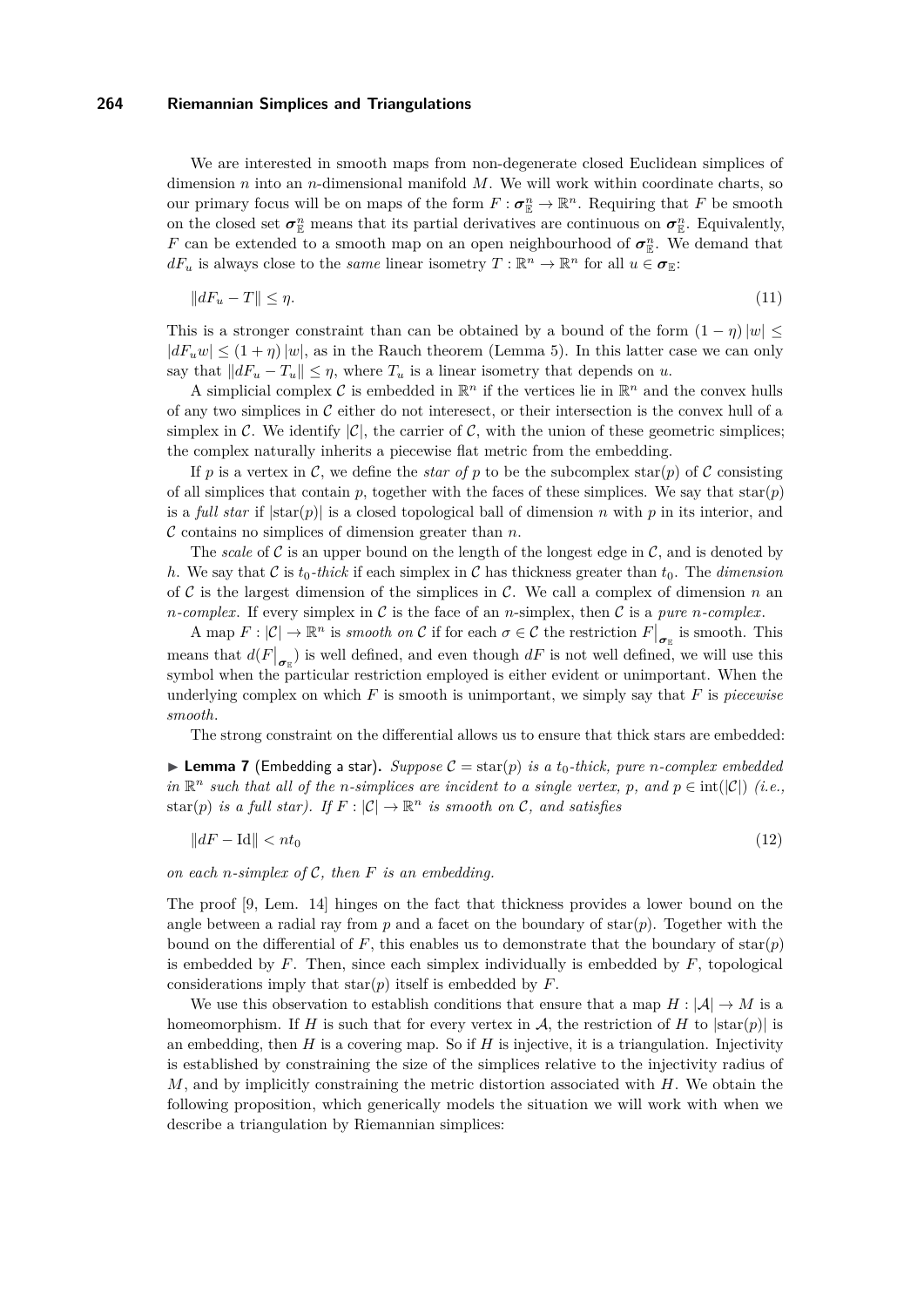<span id="page-10-0"></span>▶ **Proposition 8** (Triangulation). Let A be a manifold simplicial *n*-complex with finite vertex *set S, and M a compact Riemannian manifold with an atlas*  $\{(W_p, \phi_p)\}_{p \in S}$  *indexed by S. Suppose*  $H : |\mathcal{A}| \to M$  *satisfies:* 

- **1.** For each  $p \in S$  the secant map of  $\phi_p \circ H$  restricted to  $|\text{star}(p)|$  is a piecewise linear *embedding*  $\mathcal{L}_p$ :  $|\text{star}(p)| \to \mathbb{R}^n$  *such that each simplex*  $\sigma \in \mathcal{C}_p = \mathcal{L}_p(\text{star}(p))$  *is*  $t_0$ -thick, *and*  $|C_p|$  ⊂  $B_{\mathbb{R}^n}(\mathcal{L}_p(p); h)$ *, with*  $\mathcal{L}_p(p)$  ∈ int( $|C_p|$ )*. The scale parameter h must satisfy*  $h < \frac{\iota}{4}$ , where *ι is the injectivity radius of M.*
- 2. For each  $p \in S$ ,  $\phi_p : W_p \stackrel{\cong}{\longrightarrow} U_p \subset \mathbb{R}^n$  is such that  $\overline{B} = \overline{B}_{\mathbb{R}^n}(\mathcal{L}_p(p); \frac{3}{2}h) \subseteq U_p$ , and  $||(d\phi_p^{-1})_u|| \leq \frac{4}{3}$ , for every  $u \in \overline{B}$ .
- **3.** *The map*

$$
F_p = \phi_p \circ H \circ \mathcal{L}_p^{-1} : |\mathcal{C}_p| \to \mathbb{R}^n
$$

*satisfies*

$$
||(dF_p)_u - \text{Id}|| \le \frac{nt_0}{2}
$$

*on each n-simplex*  $\sigma \in \mathcal{C}_p$ *, and every*  $u \in \sigma_{\mathbb{E}}$ *. Then H is a smooth triangulation of M.*

**Proof.** By Lemma [7,](#page-9-0)  $F_p$  is a homeomorphism onto its image. It follows then that  $H|_{|\text{star}(p)|}$ is an embedding for every  $p \in S$ . Therefore, since  $|\mathcal{A}|$  is compact,  $H : |\mathcal{A}| \to M$  is a covering map.

Given  $x \in |\mathcal{A}|$ , with  $x \in \sigma_{\mathbb{E}}$ , and  $p$  a vertex of  $\sigma_{\mathbb{E}}$ , let  $\tilde{x} = \mathcal{L}_p(x) \in |\mathcal{C}_p|$ . Then the bound on *dF* implies that  $|F_p(\tilde{x}) - \mathcal{L}_p(p)| \leq (1 + \frac{nt_0}{2}) h \leq \frac{3}{2}h$ , so  $F_p(\tilde{x}) \in \overline{B}$ . Since  $\phi_p^{-1} \circ F_p(\tilde{x}) = H(x)$ , and

$$
|(d\phi_p^{-1})_{F(u)}(dF_p)_u| \le \frac{4}{3} \left(1 + \frac{nt_0}{2}\right) \le 2
$$

for any  $u \in \sigma_{\mathbb{E}} \subset |\mathcal{C}_p|$ , we have that  $d_M(H(p), H(x)) \leq 2h$ .

Suppose  $y \in |\mathcal{A}|$  with  $H(y) = H(x)$ . Let  $\tau \in \mathcal{A}$  with  $y \in \tau_{\mathbb{E}}$ , and  $q \in \tau$  a vertex. Then  $d_M(H(p), H(q)) \leq 4h < \iota$ . Thus there is a path  $\gamma$  from  $H(x)$  to  $H(p)$  to  $H(q)$  to  $H(y) = H(x)$ that is contained in the topological ball  $B_M(H(p); \iota)$ , and is therefore null-homotopic. Since *H* is a covering map, this implies that  $x = y$ . Thus *H* is injective, and therefore defines a smooth triangulation.

In the context of the barycentric coordinate mapping defining Riemannian simplices, we obtain the desired strong bound on the differential by means of a refinement of the Rauch theorem due to Buser and Karcher [\[5,](#page-13-2) §6.4], which for our purposes may be stated as:

<span id="page-10-1"></span>**I Lemma 9** (Strong Rauch Theorem). *Assume the sectional curvatures on M* satisfy  $|K| \leq \Lambda$ , *and suppose there is a unique minimising geodesic between x* and *p*. If  $v = \exp_p^{-1}(x)$ , and

$$
|v| = d_M(p, x) = r \le \frac{\pi}{2\sqrt{\Lambda}},
$$

*then*

$$
||(d\exp_p)_v - T_{xp}|| \le \frac{\Lambda r^2}{2},
$$

*where Txp denotes the parallel transport operator along the unique minimising geodesic from p to x.*

#### **S o C G ' 1 5**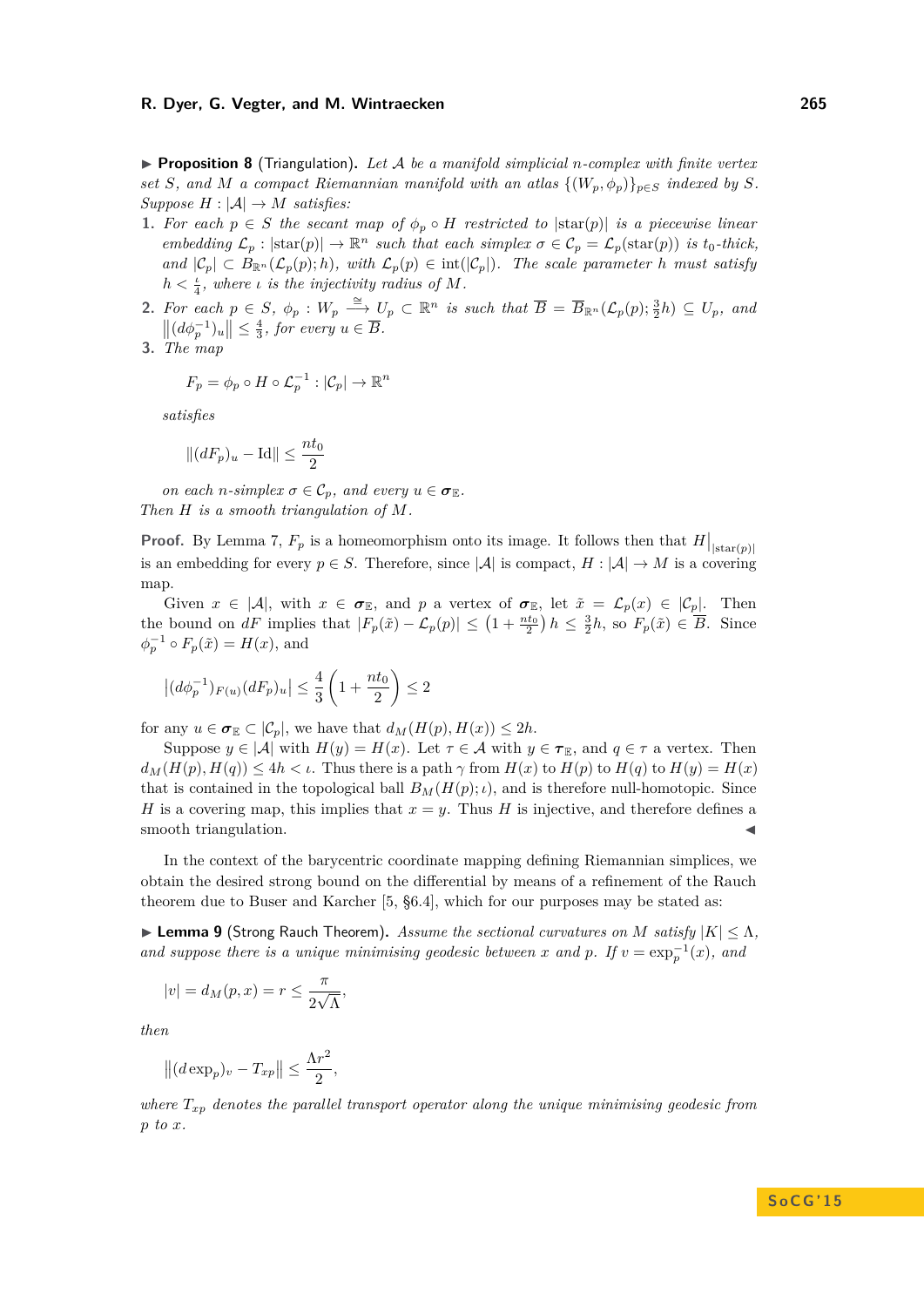Given three points  $x, y, p \in B_\rho$  in a convex ball, we use further results of Buser and Karcher [\[5,](#page-13-2) §6] to obtain a bound on  $||T_{xp} - T_{xy}T_{yp}||$  with respect to  $\rho$  and a bound on the absolute value of the sectional curvatures. This result together with Lemma [9](#page-10-1) yields a bound of the desired form [\(11\)](#page-9-1) on the differential of exponential transition functions:

<span id="page-11-2"></span>I **Proposition 10** (Strong exponential transition bound)**.** *Suppose the sectional curvatures on M satisfy*  $|K| \leq \Lambda$ *. Let*  $v \in T_pM$ *, with*  $y = \exp_p(v)$ *. If*  $x, y \in B_M(p; \rho)$ *, with* 

$$
\rho < \frac{1}{2}\rho_0 = \frac{1}{2}\min\left\{\frac{\iota}{2}, \frac{\pi}{4\sqrt{\Lambda}}\right\},\,
$$

*then*

$$
||d(\exp_x^{-1} \circ \exp_p)_v - T_{xp}|| \leq 6\Lambda\rho^2.
$$

Proposition [10](#page-11-2) in turn allows us to obtain the desired form of bound on the differential [\(7\)](#page-6-0) of the barycentric coordinate map so that we can exploit Proposition [8](#page-10-0) to obtain sampling criteria for triangulating a Riemannian manifold, our main result:

<span id="page-11-0"></span>I **Theorem 11.** *Suppose M is a compact n-dimensional Riemannian manifold with sectional curvatures K bounded by*  $|K| \leq \Lambda$ , and *A is an abstract simplicial complex with finite vertex set S* ⊂ *M. Fix a thickness bound*  $t_0$  > 0*, and let* 

<span id="page-11-3"></span>
$$
h = \min\left\{\frac{\iota}{4}, \frac{\sqrt{n}t_0}{6\sqrt{\Lambda}}\right\}.
$$
\n(13)

*If*

- **1.** *for every*  $p \in S$ *, the vertices of* star(*p*) *are contained in*  $B_M(p; h)$ *, and the balls*  ${B_M(p; h)}_{p \in S}$  *cover M;*
- **2.** *for every*  $p \in S$ *, the restriction of the inverse of the exponential map*  $\exp_p^{-1}$  *to the vertices of* star(*p*) ⊂ A *defines a piecewise linear embedding of*  $|\text{star}(p)|$  *into*  $T_pM$ *, realising* star(*p*) *as a full star such that every simplex*  $\sigma(p)$  *has thickness*  $t(\sigma(p)) \geq t_0$ *,*

*then* A *triangulates M, and the triangulation is given by the barycentric coordinate map on each simplex.*

# <span id="page-11-1"></span>**5 The piecewise flat metric**

The complex  $A$  described in Theorem [11](#page-11-0) naturally inherits a piecewise flat metric from the construction. The length assigned to an edge  $\{p,q\} \in \mathcal{A}$  is the geodesic distance in M between its endpoints:  $\ell_{pq} = d_M(p, q)$ . We first describe conditions which ensure that this assignment of edge lengths does indeed make each  $\sigma \in \mathcal{A}$  isometric to a Euclidean simplex. With this piecewise flat metric on  $\mathcal{A}$ , the barycentric coordinate map is a bi-Lipschitz map between metric spaces  $H : |\mathcal{A}| \to M$ , and we estimate the metric distortion of this map.

If *G* is a symmetric positive definite  $n \times n$  matrix, then it can be written as a Gram matrix,  $G = P<sup>T</sup>P$  for some  $n \times n$  matrix *P*. Then *P* describes a Euclidean simplex with one vertex at the origin, and the other vertices defined by the column vectors. The matrix *P* is not unique, but if  $G = Q^T Q$ , then  $Q = OP$  for some linear isometry *O*. Thus a symmetric positive definite matrix defines a Euclidean simplex, up to isometry.

If  $\sigma = \{p_0, \ldots, p_n\} \subset B_\rho$ , is the vertex set of a Riemannian simplex  $\sigma_M$ , we define the numbers  $\ell_{ij} = d_M(p_i, p_j)$ . These are the edge lengths of a Euclidean simplex  $\sigma_{\mathbb{E}}$  if and only if the matrix *G* defined by

$$
G_{ij} = \frac{1}{2} (\ell_{0i}^2 + \ell_{0j}^2 - \ell_{ij}^2)
$$
\n(14)

is positive definite.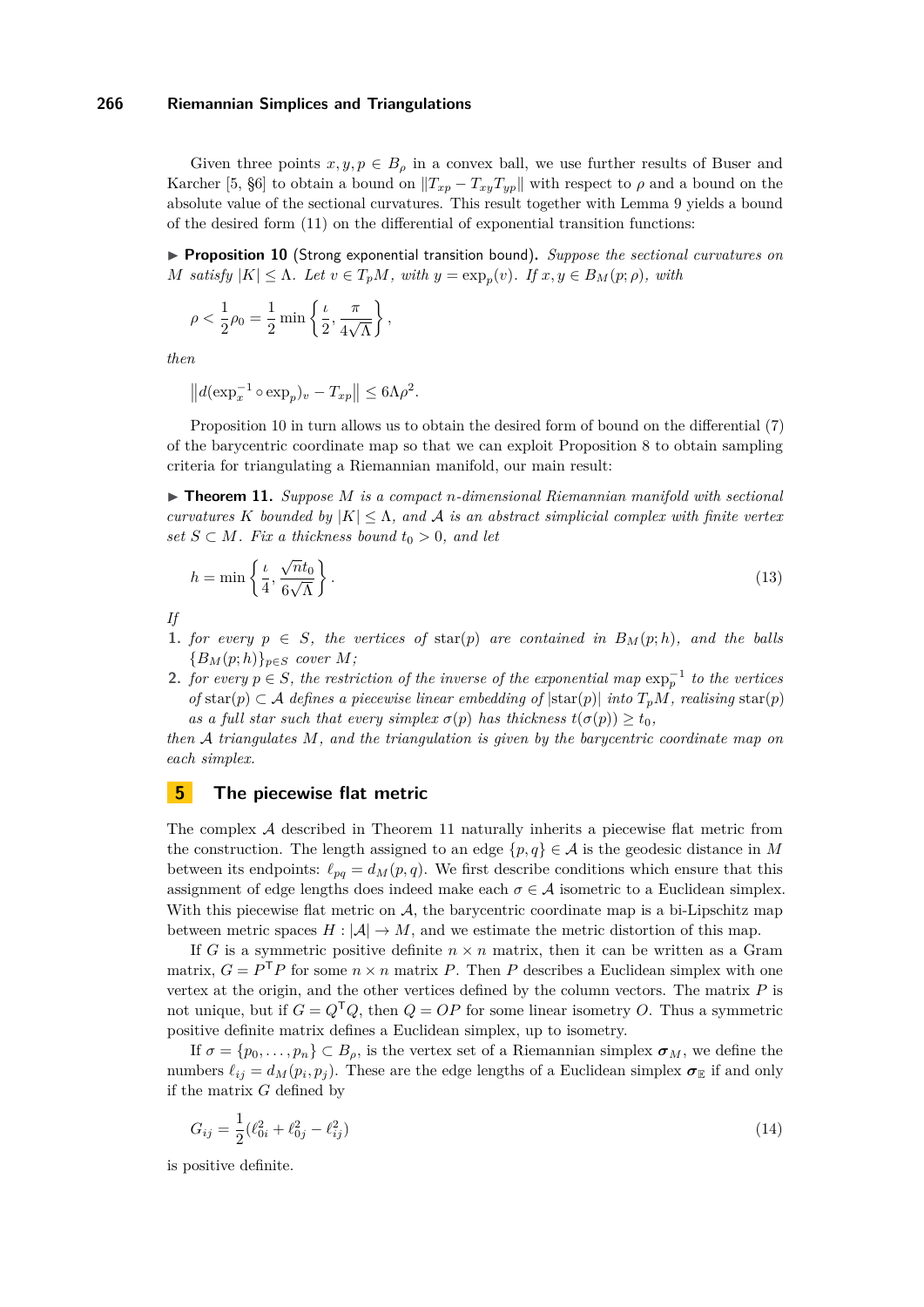The same kind of argument that bounds the thickness of a simplex subjected to small distortions of its edge lengths, Lemma [3,](#page-6-2) allows us to ensure that the numbers  $\ell_{ij}$  do define a Euclidean simplex  $\sigma_{\mathbb{R}}$  if they are close enough to the edge lengths of a Euclidean simplex,  $\sigma(p)$  whose thickness is bounded below. Then, again exploiting the Rauch Theorem [5,](#page-7-2) we find we need a slightly tighter bound on the scale parameter in order to ensure that  $A$  admits a piecewise flat metric:

<span id="page-12-1"></span>▶ **Proposition 12.** *If the requirements of Theorem [11](#page-11-0) are satisfied when the scale parameter* [\(13\)](#page-11-3) *is replaced with*

$$
h = \min\left\{\frac{\iota}{4}, \frac{t_0}{6\sqrt{\Lambda}}\right\},\,
$$

*then the geodesic distances between the endpoints of the edges in* A *define a piecewise flat metric on* A *such that each simplex*  $\sigma \in A$  *satisfies* 

$$
t(\sigma) > \frac{3}{4\sqrt{n}}t_0.
$$

In the context of Theorem [11](#page-11-0) the barycentric coordinate map on each simplex defines a piecewise smooth homeomorphism  $H : |\mathcal{A}| \to M$ . If the condition of Proposition [12](#page-12-1) is also met, then  $A$  is naturally endowed with a piecewise flat metric. We wish to compare this metric with the Riemannian metric on *M*. It suffices to consider an *n*-simplex  $\sigma \in A$ , and establish bounds on the singular values of the differential  $dH$ . If  $p \in \sigma$ , then we can write  $H|_{\sigma_E} = b \circ \mathcal{L}_p$ , where  $\mathcal{L}_p : \sigma_E \to \sigma_E(p)$  is the linear map that sends  $\sigma \in \mathcal{A}$  to  $\sigma(p) \in T_pM$ .

 $\tilde{A}$  bound on the metric distortion of a linear map that sends one Euclidean simplex to another is a consequence of the following (reformulation of [\[2,](#page-13-1) Lemma 9]):

 $\blacktriangleright$  **Lemma 13** (Linear distortion bound). Suppose that P and  $\tilde{P}$  are non-degenerate  $k \times k$ *matrices such that*

$$
\tilde{P}^{\mathsf{T}}\tilde{P} = P^{\mathsf{T}}P + E. \tag{15}
$$

*Then there exists a linear isometry*  $\Phi : \mathbb{R}^k \to \mathbb{R}^k$  such that

$$
\|\tilde{P}P^{-1} - \Phi\| \le \frac{s_1(E)}{s_k(P)^2}.
$$

Taking *P* and  $\tilde{P}$  to represent  $\sigma_{\mathbb{E}}(p)$  and  $\sigma_{\mathbb{E}}$ , we can bound  $|\mathcal{L}_p|$  and  $|\mathcal{L}_p^{-1}|$ , and combined with the bounds on *db* that we have already estimated, we obtain the desired bounds on *dH*, and we find:

<span id="page-12-0"></span>▶ **Theorem 14** (Metric distortion). If the requirements of Theorem [11,](#page-11-0) are satisfied with the *scale parameter* [\(13\)](#page-11-3) *replaced by*

$$
h=\min\left\{\frac{\iota}{4},\frac{t_0}{6\sqrt{\Lambda}}\right\},
$$

*then*  $A$  *is naturally equipped with a piecewise flat metric*  $d_A$  *defined by assigning to each edge the geodesic distance in M between its endpoints.*

*If*  $H : |A| \rightarrow M$  *is the triangulation defined by the barycentric coordinate map in this case, then the metric distortion induced by H is quantified as*

$$
|d_M(H(x), H(y)) - d_{\mathcal{A}}(x, y)| \le \frac{50\Lambda h^2}{t_0^2} d_{\mathcal{A}}(x, y),
$$

*for all*  $x, y \in |A|$ *.*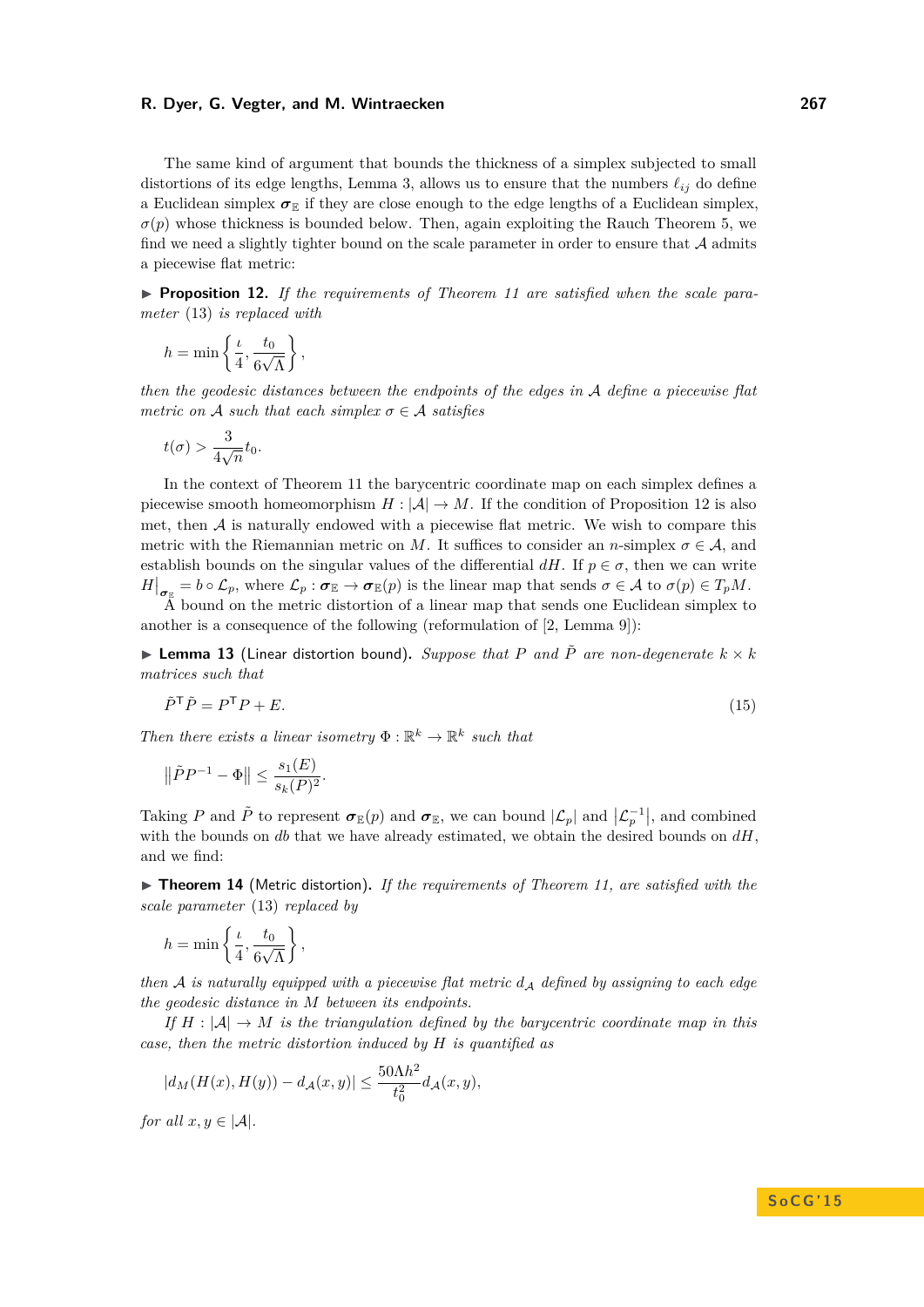# **6 Discussion**

Traditional demonstrations that smooth manifolds can be triangulated [\[6,](#page-13-4) [17,](#page-14-8) [18\]](#page-14-9) involve establishing a lower bound on simplex quality that is invariant under some kind of refinement operation, and showing that a triangulation will be achieved when the scale parameter is sufficiently small. Theorem [11](#page-11-0) provides a means to explicitly quantify "sufficiently small" in this context. Similarly, an analysis of more recent triangulation algorithms in computational geometry [\[8,](#page-13-5) [4\]](#page-13-6) could exploit Theorem [11](#page-11-0) to quantify a sufficient sampling density.

We refer to the criteria of Theorem [11](#page-11-0) as sampling criteria, even though they require a simplicial complex for their definition. Although there is no explicit constraint on the minimal distance between points of *S*, one is implicitly imposed by the quality constraint on the Riemannian simplices. The required sampling density depends on the quality of the Riemannian simplices, which leaves open the question of what kind of quality of simplices can we hope to attain. A Delaunay complex conforming to the requirements of Theorem [11](#page-11-0) can be constructed [\[2\]](#page-13-1) with the thickness  $t_0$  bounded by  $2^{-\mathcal{O}(n^3)}$ , and even in flat manifolds, e.g., Euclidean space, the situation is not better in general [\[7\]](#page-13-7), but in this case, at least in dimension 3, dramatic improvements can be made if the placement of sample points can be structured according to a lattice [\[11\]](#page-14-10).

More work needs to be done to understand the limitations imposed by the thickness bound  $t_0$  that appears in the density contraint  $(13)$ , but there is another aspect to the bound that merits more attention. The non-degeneracy criterion established in Theorem [6](#page-8-0) demands that the Riemannian simplices be "almost flat". In other words, if the bound on the absolute value of the sectional curvatures in the neighbourhood is very large, then the simplex must be very small. However, we know that in spaces of constant curvature, where the Riemannian simplex coincides with the usual definition of a simplex as the convex hull of its vertices, the simplices are not constrained to be small. In hyperbolic space the edge lengths of a non-degenerate simplex can be arbitrarily large. It seems that a more refined bound on the scale should depend on the amount the sectional curvatures deviate from some fixed constant, that need not be 0. Given upper and lower bounds  $\Lambda_+$  and  $\Lambda_-$  on the sectional curvatures, our preliminary unpublished calculations demonstrate a bound on simplex quality for non-degeneracy involving  $\Lambda_{+} - \Lambda_{-}$  when  $\Lambda_{-} > 0$ . The same analysis in the hyperbolic setting  $(\Lambda_{+} < 0)$  yields a more complicated expression.

#### **References**

- <span id="page-13-0"></span>**1** M. Berger. *A Panoramic View of Riemannian Geometry*. Springer-Verlag, 2003.
- <span id="page-13-1"></span>**2** J.-D. Boissonnat, R. Dyer, and A. Ghosh. Delaunay triangulation of manifolds. Research Report RR-8389, INRIA, 2013. (also: arXiv:1311.0117).
- <span id="page-13-3"></span>**3** J.-D. Boissonnat, R. Dyer, and A. Ghosh. The stability of Delaunay triangulations. *IJCGA*, 23(04n05):303–333, 2013. (Preprint: arXiv:1304.2947).
- <span id="page-13-6"></span>**4** J.-D. Boissonnat and A. Ghosh. Manifold reconstruction using tangential Delaunay complexes. *Discrete and Computational Geometry*, 51(1):221–267, 2014.
- <span id="page-13-2"></span>**5** P. Buser and H. Karcher. *Gromov's almost flat manifolds*, volume 81 of *Astérique*. Société mathématique de France, 1981.
- <span id="page-13-4"></span>**6** S. S. Cairns. On the triangulation of regular loci. *Annals of Mathematics. Second Series*, 35(3):579–587, 1934.
- <span id="page-13-7"></span>**7** S.-W. Cheng, T. K. Dey, H. Edelsbrunner, M. A. Facello, and S. H Teng. Sliver exudation. *Journal of the ACM*, 47(5):883–904, 2000.
- <span id="page-13-5"></span>**8** S.-W. Cheng, T. K. Dey, and E. A. Ramos. Manifold reconstruction from point samples. In *SODA*, pages 1018–1027, 2005.